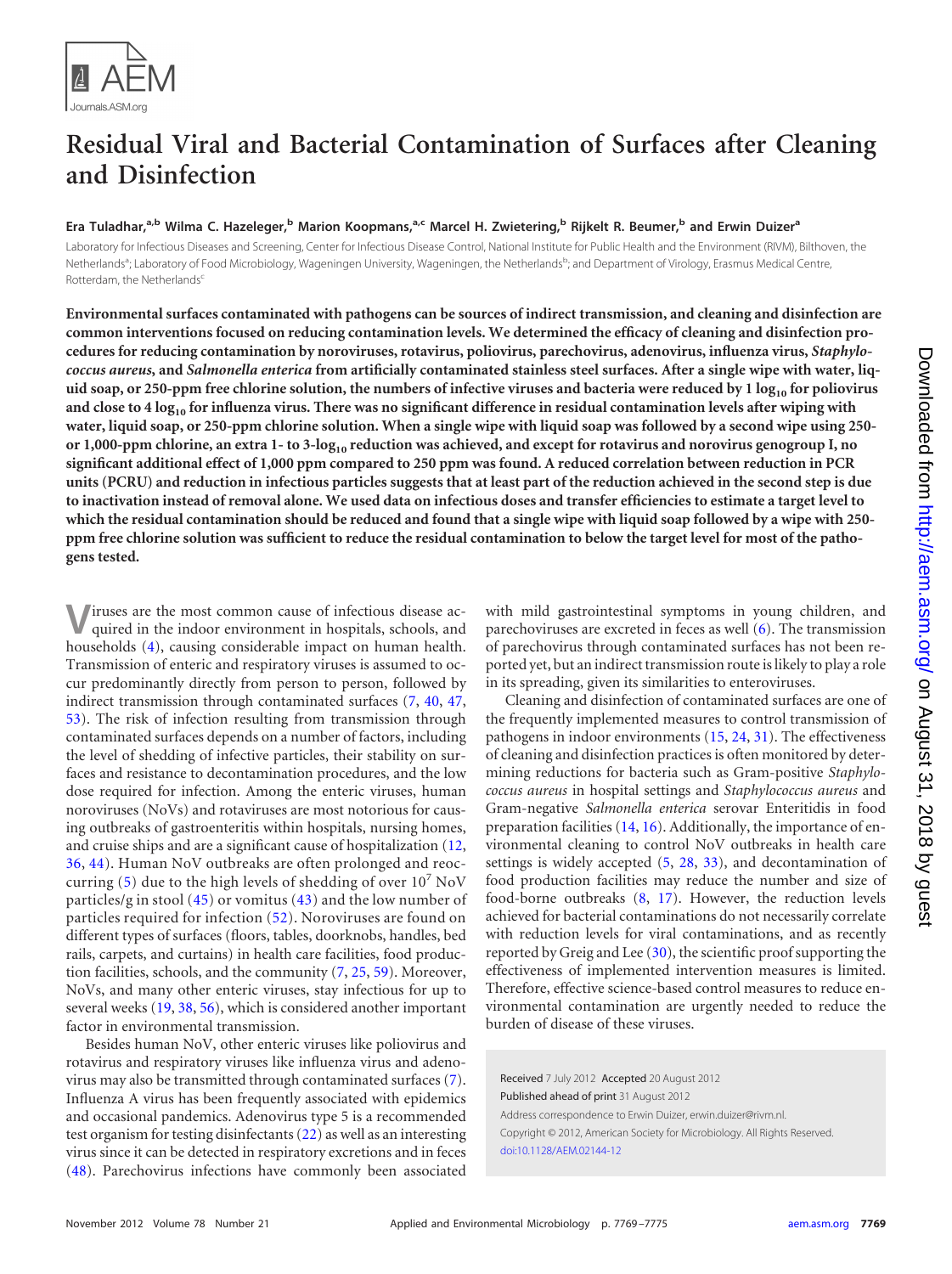To be able to implement the most effective viral decontamination method, it is necessary to have quantitative data on residual contamination levels after commonly applied cleaning and disinfection practices for some of the most relevant viruses, and preferably, these data should be comparable to data for some bacteria. Thus, in the present study, we assessed the effects of different cleaning and disinfection procedures on stainless steel carriers that were artificially contaminated with poliovirus Sabin 1, parechovirus 1, NoV GI.4, NoV GII.4 and its cultivable surrogate murine norovirus 1 (MNV1) [\(10\)](#page-5-12), simian rotavirus SA 11, influenza A (H1N1) virus, adenovirus type 5, and the bacteria *S. aureus* and *S.* Enteritidis. The experiments were designed to reflect the order of magnitude of the levels of contamination that may result from common events such as toilet flushing [\(3\)](#page-5-13), poor hygiene, or environmental dispersal of viral particles through droplets generated during a vomiting accident [\(11\)](#page-5-14) or remain after removal of visible contamination.

The residual contamination was quantified by (cell) culture and PCR assays. As human NoV cannot be cultured [\(21\)](#page-5-15), the residual contamination by these viruses was determined by quantitative PCR only.

#### **MATERIALS AND METHODS**

**Test organisms and stocks.**Viruses used for the test were poliovirus Sabin 1 (vaccine strain), simian rotavirus SA 11 (ATCC no. VR-1565), adenovirus type 5 (Hu/adenovirus/type 5/6270/1988/Ethiopia), influenza A (H1N1) virus (Hu/influenza A/266/2008/Netherlands [H1N1] virus), parechovirus 1 (Hu/parechovirus/type 1/147/2008/Netherlands), MNV1 (Mu/NoV/GV/MNV1/2002/USA), human NoV GI.4 (Hu/NoV/GI.4/ 946/2009/Netherlands), and human NoV GII.4 (Hu/NoV/GII.4/1803/ 2008/Netherlands). The bacterial test organisms were *Staphylococcus aureus* (196E, toxin producer, human isolate) and *Salmonella enterica* serovar Enteritidis (phage type 4).

Virus stocks were prepared as described before [\(57\)](#page-6-18) and stored at  $-80^{\circ}$ C. The stocks used contained the following: poliovirus Sabin 1, 7.2  $\times$  $10^8$  50% tissue culture infective doses  $(\text{TCID}_{50})/\text{ml}$  and  $5.3 \times 10^{11}$  PCR units (PCRU)/ml; adenovirus type 5, 2.8  $\times$  10<sup>7</sup> TCID<sub>50</sub>/ml and 6.7  $\times$  10<sup>9</sup> PCRU/ml; parechovirus 1, 3.9  $\times$  10<sup>8</sup> TCID<sub>50</sub>/ml and 6.7  $\times$  10<sup>10</sup> PCRU/ ml; rotavirus 5,  $1.4 \times 10^8$  TCID<sub>50</sub>/ml and  $6.7 \times 10^9$  PCRU/ml; influenza A (H1N1) virus,  $2.3 \times 10^7$  TCID<sub>50</sub>/ml and  $2.0 \times 10^9$  PCRU/ml; and MNV1, 4.9  $\times$  10<sup>6</sup> TCID<sub>50</sub>/ml and 1.2  $\times$  10<sup>9</sup> PCRU/ml. The human NoV GI.4 and GII.4 stocks were  $6.6 \times 10^8$  and  $1.1 \times 10^8$  PCRU/ml, respectively.

*S. aureus* and *S*. Enteritidis were cultured in brain heart infusion broth (Difco) and enumerated on tryptone soy agar (Oxoid, England) as de-scribed before [\(37\)](#page-6-19). Bacterial stocks contained  $8.8 \times 10^9$  CFU/ml of *S*. aureus and  $4.2 \times 10^8$  CFU/ml of *S*. Enteritidis, and the detection limit of both bacteria was 10 CFU per contaminated spot.

**Preparation of sterile stool suspension.** The sterile stool suspension from a healthy volunteer was prepared [\(57\)](#page-6-18), and the suspension was free of rotaviruses, enteric adenoviruses, astroviruses, and sapoviruses as determined by PCR [\(50\)](#page-6-20).

**Cleaning and disinfection experiments.** The cleaning and disinfection experiments were performed on 2.2-cm by 2.2-cm stainless steel carriers (AISI type 304 standard; Netherlands). The carriers were degreased by being dipped into acetone for 10 min, followed by being rinsed five times under running tap water. Thereafter, the carriers were soaked in 70% alcohol and dried. The carriers were then sterilized by autoclaving (121°C for 15 min). The viscose wiping cloth was cut into pieces (approximately 4 cm by 3.5 cm) and sterilized by autoclaving.

One chlorine tablet (Suma Tab D4; Germany) was dissolved in 1,000 ml sterile water. From this solution, 250- and 1,000-ppm chlorine solu-

tions were freshly prepared and free chlorine concentrations were measured using a Hatch colorimeter kit (Hanna HI 96771; Romania).

Bovine serum albumin (BSA) (3% [wt/vol] in water) or sterile stool suspension (20% [wt/vol]) was added to the virus stock to perform the experiments under clean and dirty conditions. Final concentrations were 0.03% BSA and 1% stool, respectively. Since human stool is not the natural matrix for influenza A virus, this experiment was performed under clean conditions only. The human NoVs were used as 10% (wt/vol) stool suspensions, and no extra feces was added. Stainless steel carriers were contaminated by spreading 30  $\mu$ l of each virus suspension in 0.03% (wt/ vol) BSA or 1% (wt/vol) stool separately (contaminated spot) and thereafter dried inside a biosafety cabinet for 1 h at room temperature (22 to 25°C, 40 to 45% relative humidity [RH]). Then the following cleaning and disinfection procedures were applied.

**(i) Single wiping.** One thousand milliliters of each cleaning and disinfection solution was prepared. The cloth pieces were soaked in water, water with liquid soap, or 250-ppm or 1,000-ppm free chlorine solutions separately, and excess liquid was squeezed out by hand. With this wet cloth, the contaminated carriers were wiped once by hand and sampled 20 min after wiping.

**(ii) Double wiping.** The carriers contaminated with viruses and bacteria were wiped once with the cloth soaked in water with liquid soap as described for the single-wiping procedure and wiped once again with cloths that were soaked in 250- or 1,000-ppm free chlorine solution and wrung. The carriers were sampled after 20 min. Gloves were worn throughout the cleaning process and changed after each wiping.

For sampling, the carrier was kept in a sterile flat-bottomed tube (Sarstedt 60.597.001; Germany) with the wiped surface facing upwards, and 2 ml cold Dulbecco's modified Eagle medium (4 to 8°C) with 10% fetal bovine serum (DMEM-FBS) was added for neutralization. For the carriers that were wiped with chlorine solutions, 500  $\mu$ l of 7% (wt/vol) sodium thiosulfate solution in water was added for neutralization first and then 1,500 µl DMEM-FBS was added. Thereafter, the virus was extracted by vortexing at maximum speed for 30 s and flushing the carrier with the medium several times. The suspensions were then collected, and infective viruses were enumerated by cell culture assays. Additionally, quantitative PCR assays were performed on samples obtained from wiping with water with liquid soap or 1,000-ppm free chlorine solution (single wiping) and on samples obtained from wiping with water with liquid soap followed by wiping with 1,000-ppm free chlorine solution (double wiping) to quantify the genomic copies left.

**Spot disinfection.** If infective virus could still be detected after wiping with water with liquid soap followed by wiping with 1,000-ppm free chlorine solution, virus inactivation was further tested by spot disinfection under dirty conditions to determine if extra contact time with the chlorine solution would result in lower residual contamination levels. After the contaminated carrier was wiped with water with liquid soap, 800  $\mu$ l of 1,000-ppm free chlorine solution was added onto the carrier so that the carrier was completely covered with the chlorine solution for 5, 10, and 20 min. After the exposure time, the chlorine solution was neutralized with an equal volume of 7% (wt/vol) sodium thiosulfate solution in water and 400 µl DMEM-FBS was added to make a total volume of 2 ml. Untreated carriers were kept as control. For a neutralization control, compounds (liquid soap or chlorine solutions) were diluted with DMEM-FBS or neutralized with 7% sodium thiosulfate solution before addition to the virus. The experiments were also performed with *S. aureus* and *S.* Enteritidis. Neutralized bacteriological peptone water (Oxoid, England) was used instead of DMEM-FBS. As stool is not the natural matrix for *S. aureus*, the experiment was done only under clean conditions.

**TCID<sub>50</sub>** determination. The viruses were enumerated by titration in 96-well plates on sensitive cells as described before [\(57\)](#page-6-18).

**Real-time PCR.** To allow comparison of virus reductions between the cultivable viruses and the noncultivable human NoVs [\(21\)](#page-5-15), quantitative PCR assays were performed. Viral nucleic acid extraction was performed using the Magna Pure total nucleic acid extraction kit as described before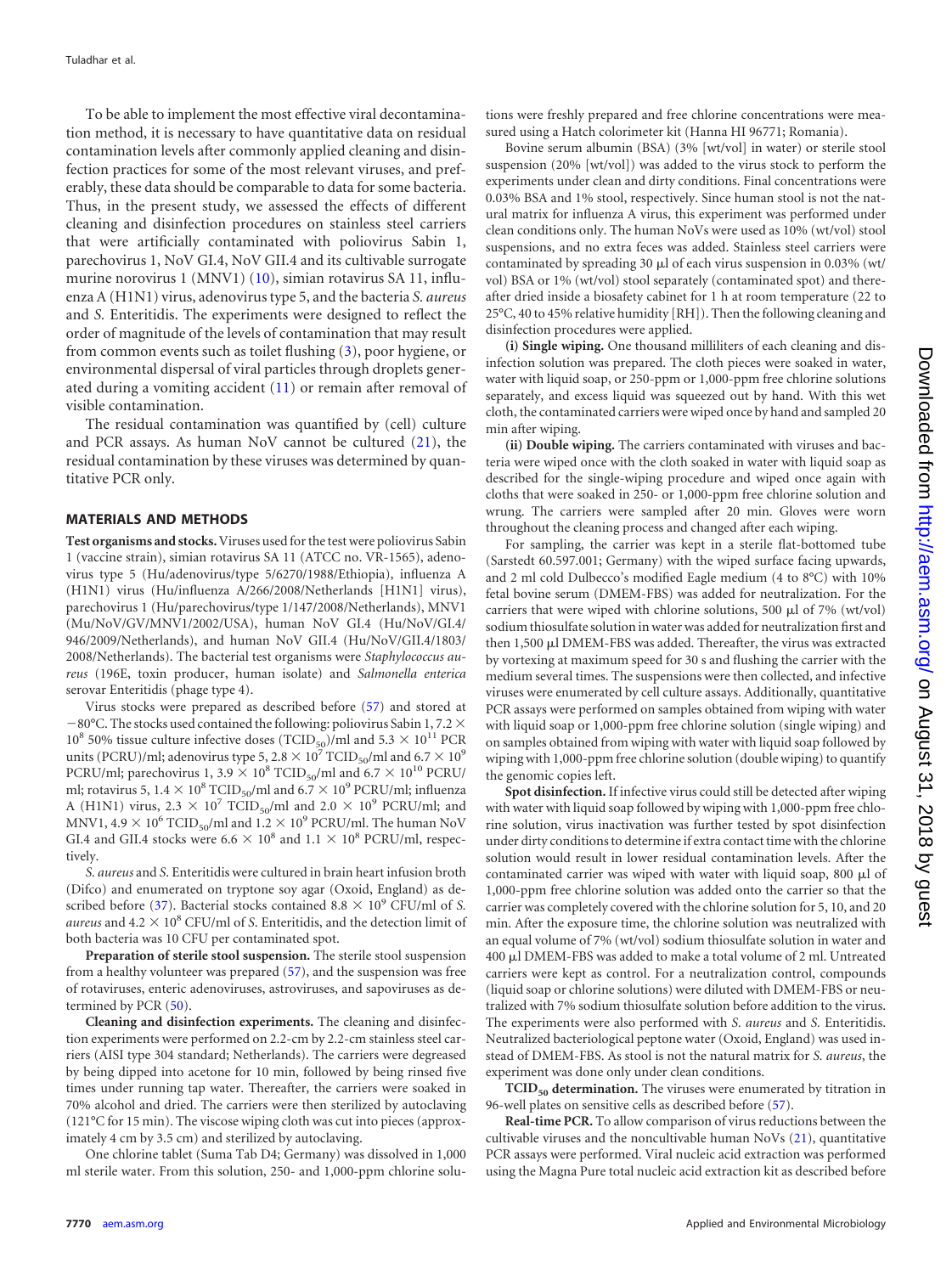**Residual contamination.** In order to provide data that will allow for risk assessments, we present data on the basis of residual contamination instead of pathogen reduction. The number of pathogens present on the carrier after cleaning or after cleaning and disinfection was considered the residual contamination. The reduction of the pathogens was calculated as ( $log_{10}$  pathogens on the control carrier) - ( $log_{10}$  pathogens on wiped carrier). The control carriers were contaminated and dried but not subjected to the treatments. All the experiments were performed in triplicate and repeated for confirmation  $(n = 6)$ .

**Data analysis.** Statistical analysis was performed by using Student's *t* test. The  $log_{10}$  values of infectivity (*x*) and PCRU (*y*) reduction for cleaning with liquid soap or 1,000-ppm chlorine solution and wiping with liquid soap followed by wiping with 1,000-ppm chlorine solution were plotted to compare with the line of equality  $y = x$ .

#### **RESULTS**

**Calculation of the residual contamination target level.** The residual contamination on the carrier after cleaning and disinfection poses a risk when enough infectious microorganisms can be transferred to individuals either to cause infection or to continue transmission indirectly through handling. The data for transfer of microorganisms from contaminated surfaces to the human hand (finger pads) have been determined for rotavirus and hepatitis A virus  $(1, 42)$  $(1, 42)$  $(1, 42)$  and shown to be approximately 20% after 20 min of drying [\(1\)](#page-5-18). The number of viruses required for peroral infection is estimated as 10 to 100 infectious particles for rotavirus, norovirus, poliovirus, parechovirus, and influenza A virus [\(23,](#page-6-24) [32,](#page-6-25) [51,](#page-6-26) [60\)](#page-6-27), and approximately 150 infectious particles for adenovirus [\(29\)](#page-6-28). An estimated 10 to 100 cells are required for peroral *S.* Enteritidis infection [\(49\)](#page-6-29) and *S. aureus* infection*.* If we assume 20% transfer from fomite to fingers for all microorganisms tested, then the risk of infection will be small if the residual contamination is less than 5 times the number of particles required for infection; this level may result in an infection only in the unlikely event that a contaminated finger is directly put in the mouth. We therefore assumed that at residual contamination levels of infective particles of less than 50  $(1.7 \log_{10})$  for rotavirus, MNV1, poliovirus, parechovirus, influenza A (H1N1) virus, *S.* Enteritidis, and *S. aureus* and less than 750 (2.9  $log_{10}$ ) for adenovirus type 5, per contact spot, the probability of continued transmission or becoming infected is low (but not zero). On the basis of this assumption, lines indicating the residual contamination target levels were drawn in [Fig. 1.](#page-3-0)

**Residual contamination after cleaning—single wiping.** The recovery of the viruses and bacteria from the stainless steel carriers after drying for 1 h ranged from 24 to 76%. After wiping, the surfaces were visibly dry within 3 min. The residual contamination levels of infective viruses and bacteria under clean and dirty conditions after single and double wiping are shown in [Fig. 1.](#page-3-0) There was no significant difference in residual contamination after wiping with water and after wiping with water with liquid soap. For poliovirus and rotavirus only, there was a minor but significantly higher residual contamination when feces were present than under clean conditions. We found little or no effect of the use of 250-ppm chlorine solutions instead of liquid soap in the cleaning step; for rotavirus under dirty conditions and influenza A virus

only (i.e., in only 2 out of 14 pathogen-matrix combinations tested), a lower residual contamination was seen when 250-ppm chlorine was used.

The residual contamination after wiping with 1,000-ppm chlorine solution was significantly lower ( $P < 0.05$ ) than that after wiping with water or liquid soap in 10 out of 14 pathogen-matrix combinations. Additionally, in 7 out of 14 pathogen-matrix combinations the wipe with 1,000-ppm chlorine solutions resulted in a significantly lower residual contamination than did wiping with 250-ppm chlorine solution.

**Residual contamination after cleaning and disinfection double wiping.** The residual contamination after wiping with liquid soap followed by wiping with 250-ppm chlorine solution (double wiping) was significantly lower ( $P \leq 0.05$ ) than that after wiping with liquid soap alone (single wiping) for most of the viruses (except MNV1 and rotavirus) and bacteria tested [\(Fig. 1\)](#page-3-0). After the double wiping procedure, there was no significant difference  $(P > 0.05)$  in residual contamination between 250- and 1,000ppm chlorine solutions in 12 out of 14 pathogen-matrix combinations. For rotavirus only, the reduction achieved with 1,000 ppm was better than the reduction achieved with 250-ppm chorine solution, resultingin a residual contamination of less than 2infectious particles per spot (detection limit;  $>6$ -log<sub>10</sub> reduction).

**Reduction of genomic copies of norovirus after cleaning and disinfection.** As human NoVs could not be cultured, the reductions in genomic copies were quantified by PCR assays. The reductions in genomic copies of NoV GI.4, GII.4, and MNV1 are shown in [Fig. 2.](#page-4-0) For MNV1, all the treatments resulted in a comparable reduction, while for NoV GI.4 and GII.4, we observed a significantly higher reduction in PCRU with the double wiping protocol. In 5 out of 6 treatments, the reductions in PCRU differed between NoV GI.4 and MNV1; in 3 out of 6, they differed between NoV GI.4 and NoV GII.4; and in 2 out of 6, they differed between NoV GII.4 and MNV1.

**Reduction of infective load and genomic copies.** The PCRU reductions of poliovirus Sabin 1, adenovirus type 5, parechovirus 1, MNV1, rotavirus SA 11, and influenza A (H1N1) virus by wiping with water with liquid soap or with 1,000-ppm chlorine solution and wiping with water with liquid soap followed by wiping with 1,000-ppm chlorine solution were also determined. The equality between reduction of genomic copies and reduction of infectivity of the tested viruses under clean conditions is shown in [Fig. 3.](#page-4-1) After wiping with water with liquid soap, there was a correlation between the infectivity and PCRU reduction except for rotavirus SA 11 and influenza A (H1N1) virus. The infectivity reduction was higher than the PCRU reduction (i.e., deviating from the equality line) on wiping with 1,000-ppm chlorine solution and with liquid soap followed by wiping with 1,000-ppm chlorine solution in the case of parechovirus 1, rotavirus SA 11, MNV1, adenovirus type 5, and influenza A (H1N1) virus.

**Residual contamination after spot disinfection.** Since there was residual contamination by MNV1, poliovirus Sabin 1, adenovirus type 5, parechovirus 1, and *S.* Enteritidis after the double wiping procedure using 1,000-ppm chlorine, spot disinfection of the bacteria and viruses under dirty conditions by 1,000-ppm chlorine solution after cleaning with water with liquid soap was tested to determine if this treatment would result in a residual contamination that is below the detection limit. The residual contamination was reduced to below the detection limit of 10 particles of MNV1 in 5 min (a reduction of 5  $log_{10}$ ) and of poliovirus Sabin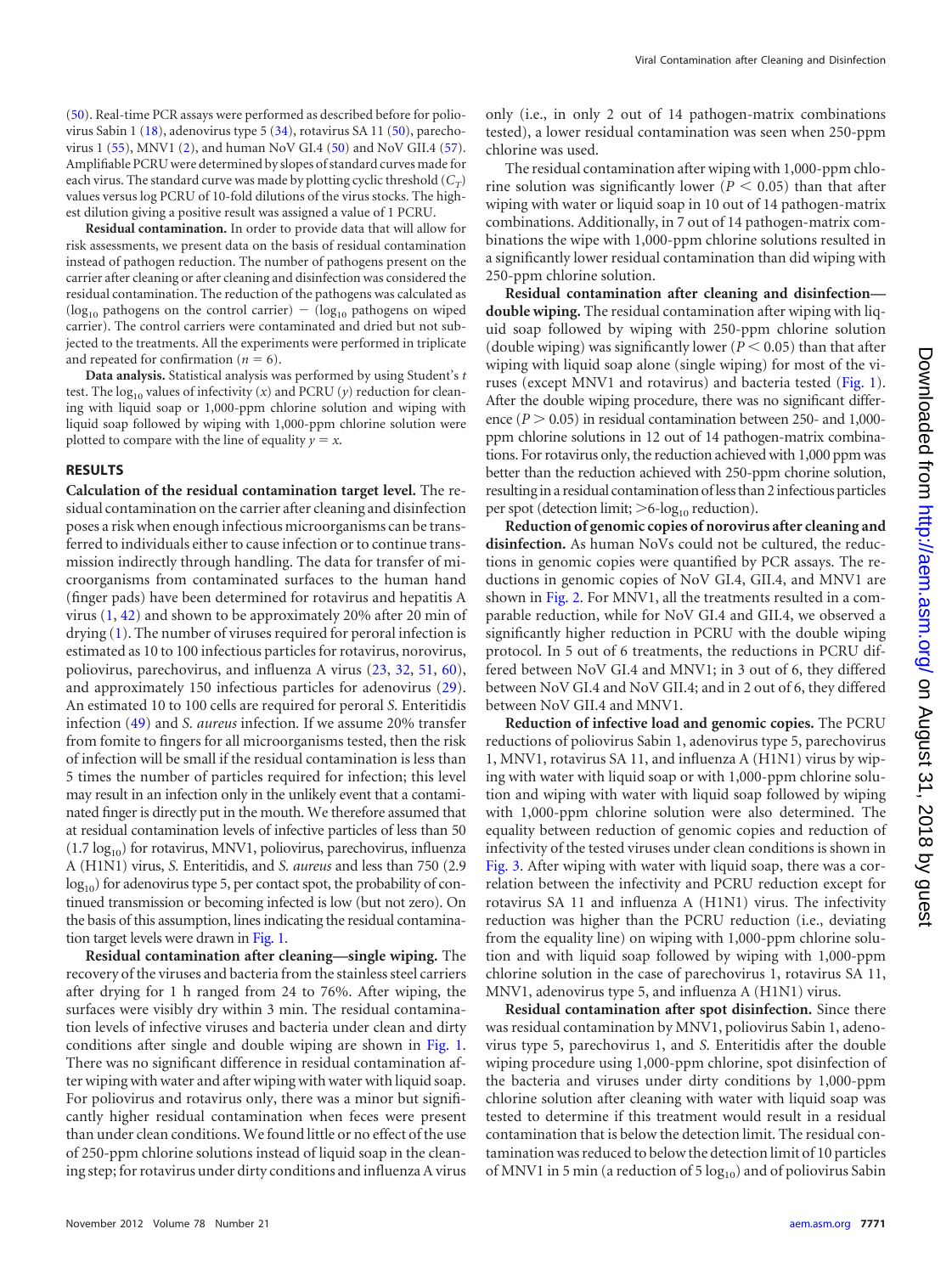

<span id="page-3-0"></span>**FIG 1** Residual contamination of different pathogens on stainless steel carriers under clean (white bars) and dirty (black bars) conditions after different cleaning and disinfection methods. Control is the recovery after 1 h of drying. Water, liquid soap, 250-ppm chlorine, and 1,000-ppm chlorine indicate the suspensions used to wet a wipe for the one-wipe (cleaning) procedure. Soap/250 ppm and Soap/1,000 ppm indicate the consecutive suspensions used to wet wipes for the two-step (cleaning and disinfection) procedure. Error bars indicate standard deviations of the means, and means with different letters differ significantly (*P* 0.05) ( $n = 6$ ). The horizontal lines in the figures indicate the residual contamination target levels.

1 (6.9  $log_{10}$ ) and adenovirus type 5 (5.3  $log_{10}$ ) in 10 min. The infective loads of parechovirus 1 and *S.* Enteritidis were reduced by 3.2  $\pm$  0.1 and 4.9  $\pm$  0.4 log<sub>10</sub>, respectively, within 20 min of disinfection. Genomic copies of NoVs GI.4 (6.7  $log_{10}$  PCRU) and GII.4 (5.2  $log_{10}$  PCRU) were reduced to below the detection limit of 60 PCRU/spot after 10 and 5 min, respectively. MNV1 was reduced by 6.9  $\pm$  0.7 log<sub>10</sub> PCRU within 20 min of disinfection with 1,000-ppm free chlorine solution.

### **DISCUSSION**

Our data indicate that in the case of an outbreak of gastroenteritis, by either NoV, rotavirus, or *Salmonella*, a cleaning step with liquid soap followed by a wipe using a 1,000-ppm chlorine solution most consistently results in the lowest residual contamination level of all treatments tested. However, if we assume that an equivalent of 1 in 2 NoV PCRU is infectious (data for NoV GI.1 [\[52\]](#page-6-7)), the

residual infectivity of NoV GI.4 and GII.4 will be approximately  $5 \times 10^2$  or  $5 \times 10^3$  infectious particles (approximately  $1 \times 10^3$  or  $1 \times 10^4$  PCRU), respectively, per contaminated spot, which is well above the level that we defined as target level. Increasing the contact time between the pathogen and the 1,000-ppm chlorine solution to at least 5 min (as studied by spot disinfection) did result in residual contamination below the target levels of NoV and rotavirus and may be considered an effective intervention strategy in controlling gastroenteric pathogen transmission via hard surfaces, although it may be impractical. Our data suggest that *S.* Enteritidis may still be present at loads above our target levels; however, the low prevalence of *S.* Enteritidis in nonfood and health care-related outbreaks [\(58\)](#page-6-30) suggests that transmission via hard surfaces is not a main route of transmission for this pathogen. We did not find clear differences in the reductions in infective enteric viruses or viable bacteria in our experiments, indicating that the apparently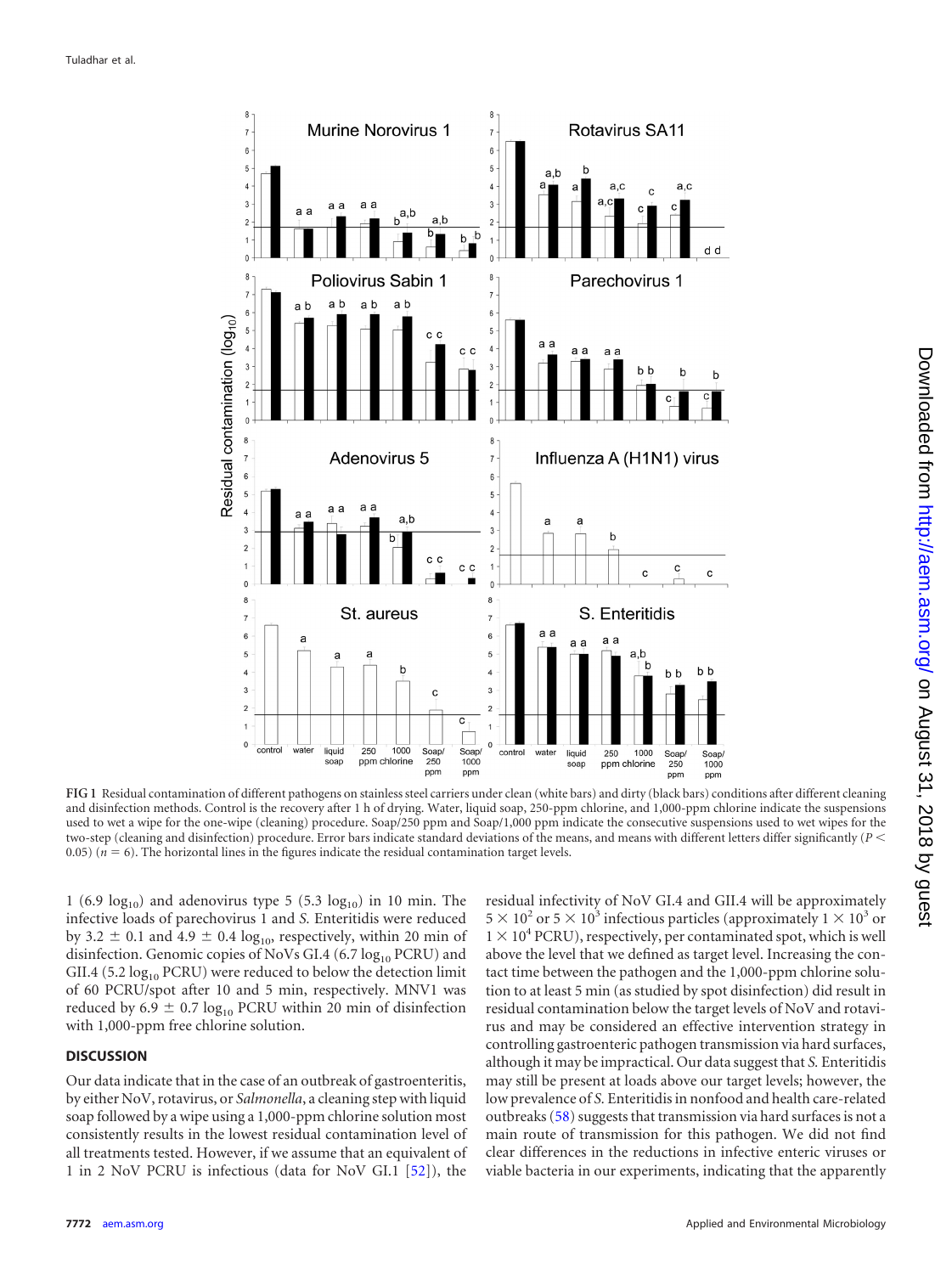

<span id="page-4-0"></span>**FIG 2** Reduction of genomic copies of human NoVs GI.4 (white bars) and GII.4 (gray bars) and MNV1 (black bars) under dirty conditions after different cleaning methods. Water, liquid soap, 250-ppm chlorine, and 1,000-ppm chlorine indicate the suspensions used to wet a wipe for the one-wipe (cleaning) procedure. Liquid soap/250-ppm chlorine and liquid soap/1,000-ppm chlorine indicate the consecutive suspensions used to wet wipes for the two-step (cleaning and disinfection) procedure. Error bars indicate standard deviations of the means, and means with different letters differ significantly  $(P < 0.05)$  ( $n = 6$ ).

greater outbreak potential of NoV and rotavirus is not due to a higher resistance to cleaning and disinfection but more likely due to the extremely high infectivity of NoV and the high levels of shedding for rotavirus.

Due to the inability to cultivate the human NoVs *in vitro*, several cultivable viruses such as feline calicivirus (FCV), canine calicivirus (CaCV), MS2 bacteriophage, and MNV1 have been used as surrogates to study NoV inactivation [\(10,](#page-5-12) [20,](#page-5-19) [46\)](#page-6-31). However, NoV GI and GII viruses differ in binding properties for shellfish tissues and lettuce surfaces, for example [\(41,](#page-6-32) [54\)](#page-6-33), and also in resistance to freeze-drying and heat treatment [\(9,](#page-5-20) [35\)](#page-6-34), making it unlikely that one model virus will be a valuable surrogate for NoV GI and NoV GII. This was confirmed in our studies that showed inconsistencies in the level of correlation of MNV results with those for NoV GII.4 and GI.4 in complex situations such as this study where removal and disinfection were combined. In the absence of a cultivation method for the human NoV, we postulate that especially for quantitative risk assessment purposes, the use of any model virus should be accompanied by a PCR-based method to allow comparison.

The two picornaviruses tested (poliovirus and parechovirus) showed remarkable differences in residual contamination and thus risk of infection remaining after cleaning; however, this was mainly caused by a  $2$ -log<sub>10</sub> difference in starting contamination level. Since differences in levels of shedding do occur [\(13,](#page-5-21) [39\)](#page-6-35), these data may reflect real variation in levels of contamination



<span id="page-4-1"></span>**FIG 3** Correlation between PCR units and infectivity reduction by different cleaning methods under clean and dirty conditions of poliovirus Sabin 1 (diamonds), adenovirus type 5 (squares), parechovirus 1 (circles), rotavirus SA 11 (triangles), MNV1 (rectangles), and influenza A (H1N1) virus (asterisks) (*n* 6). White, gray, and black symbols represent the reductions by wiping with liquid soap or 1,000-ppm chlorine solution and wiping with liquid soap followed by wiping with 1,000-ppm chlorine solution, respectively. In some cases, only one data point is visible due to overlap of data points.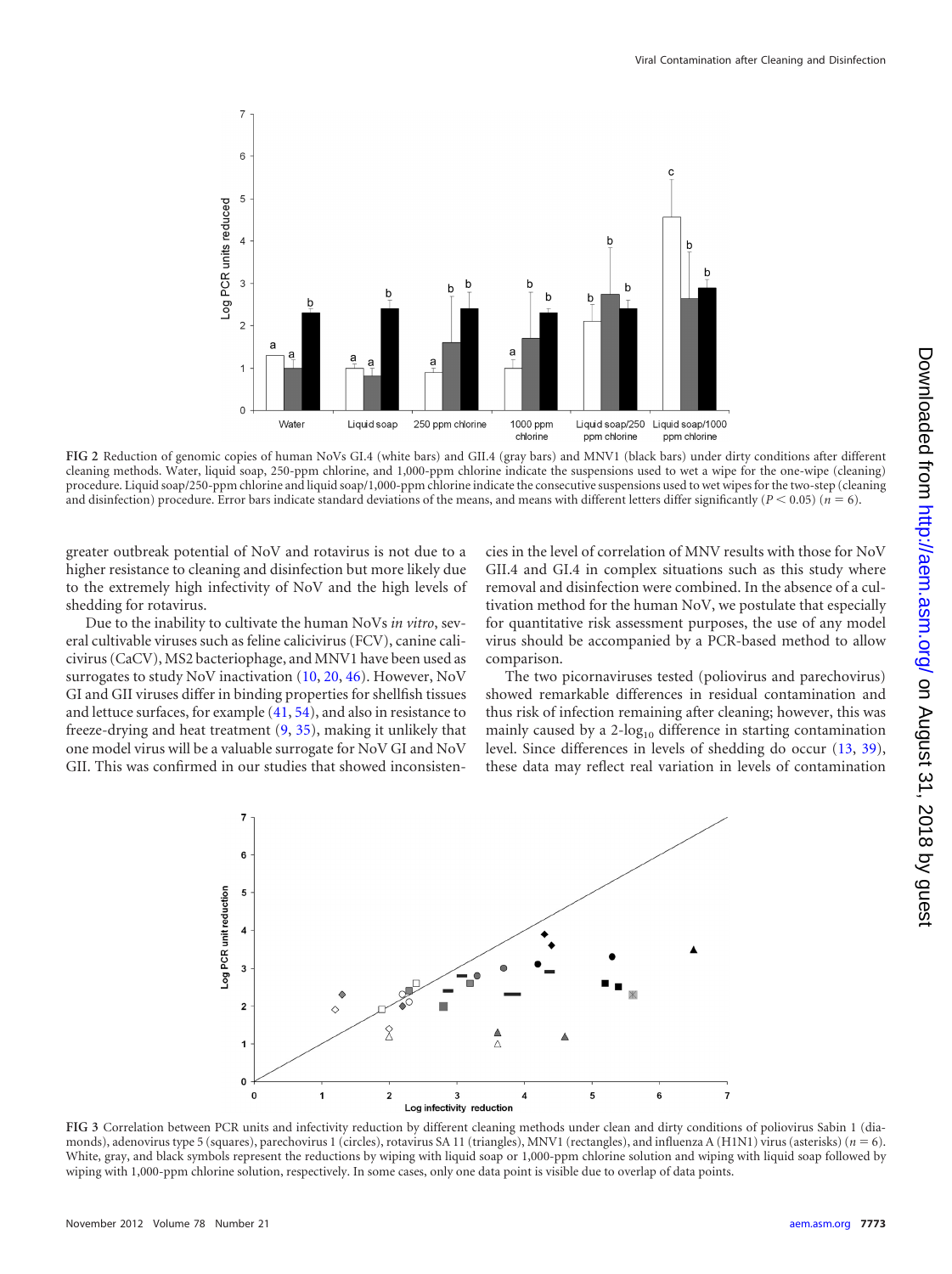after cleaning and disinfection. Spot disinfection showed a remarkably resistant parechovirus fraction, as some parechoviruses could still be cultured after 20 min of exposure to 1,000-ppm chlorine solution. Such a very resistant virus fraction, representing 0.01% of the stock suspensions used, was also shown to exist during thermal inactivation at 73°C [\(55\)](#page-6-22). Due to the low infectious dose, these resistant fractions may represent a risk when present in foods or on surfaces when very high levels are shed.

In this study, we confirmed the higher sensitivity of the enveloped respiratory influenza A virus than of the nonenveloped enteric viruses to disinfection [\(56\)](#page-6-11), and the complete removal of infectious influenza virus after a single wipe with a 1,000-ppm chlorine solution confirms a recent study that showed complete inactivation of human influenza A viruses by wipes containing 1% bleach (sodium hypochlorite and sodium hydroxide) [\(27\)](#page-6-36). The two-step procedure consisting of a single wipe with liquid soap followed by a disinfection step using 250-ppm chlorine solution is likely to be a good intervention strategy in cases of viral respiratory disease outbreaks since it reduced the infectivity of both respiratory viruses tested to well below the target level.

The efficacy of cleaning and disinfection is determined not only by the intrinsic effectiveness of the method applied but also by the appropriateness of the surfaces treated. Cleaning and disinfection should be focused on the critical spots, i.e., the surfaces mainly involved in transmission. Reducing the infective load on critical spots such as doorknobs, handles, light switches, and other frequently touched surfaces is more likely to have a profound impact on transmission than is treating rarely touched surfaces. Interestingly, a recent study on the removal of viruses from hard surfaces found a reduction of infective MNV1 after wiping the surfaces 6 times [\(26\)](#page-6-37) comparable to what we found after a single wipe, indicating that surface cleaning and disinfection can be performed quite efficiently. Nonetheless, manual cleaning and disinfection procedures will always be more labor-intensive than, for example, room disinfection using hydrogen peroxide vapor [\(57\)](#page-6-18), and for the control of outbreaks, a combination of the two methods is most likely needed.

In this study, we performed cleaning and disinfection by wiping as it may be carried out in health care settings. Since these procedures will be carried out by different individuals, variability in residual contamination levels is likely. Additional variation will occur due to differences in levels of shedding, differences in temperature and humidity, and types of contaminated surfaces. However, tests like these, even if describing just one scenario, provide the scientific background for evidence-based cleaning and disinfection guidelines or protocols.

In health care facilities, cleaning may be performed according to different protocols: general cleaning performed on a day-to-day basis and more stringent cleaning, often in combination with disinfection procedures, during outbreaks. Our findings show that in all cases a single wipe with a wet cloth with either water or liquid soap resulted in a significant reduction ( $>$ 1 log<sub>10</sub>) of the infective load of all pathogens tested, but the residual contaminations indicate that further transmission may still occur. Adding a wiping step with 250- or 1,000-ppm chlorine solution resulted in an additional reduction of the infective load, most likely through inactivation of the pathogens rather than by particle removal, as indicated by the discrepancy between infectivity and PCRU reduction. Precleaning before disinfection of the contaminated surfaces is recommended, and the removal and disinfection together will often result in residual contamination levels below the target levels of residual contamination.

## **ACKNOWLEDGMENT**

We thank Rina Puspitasari for an excellent contribution to the laboratory work.

There are no conflicts of interest to declare.

#### <span id="page-5-18"></span>**REFERENCES**

- 1. **Ansari SA, Sattar SA, Springthorpe VS, Wells GA, Tostowaryk W.** 1988. Rotavirus survival on human hands and transfer of infectious virus to animate and nonporous inanimate surfaces. J. Clin. Microbiol. **26**:1513– 1518.
- <span id="page-5-17"></span>2. **Bae J, Schwab KJ.** 2008. Evaluation of murine norovirus, feline calicivirus, poliovirus, and MS2 as surrogates for human norovirus in a model of viral persistence in surface water and groundwater. Appl. Environ. Microbiol. **74**:477–484.
- <span id="page-5-13"></span>3. **Barker J, Jones MV.** 2005. The potential spread of infection caused by aerosol contamination of surfaces after flushing a domestic toilet. J. Appl. Microbiol. **99**:339 –347.
- <span id="page-5-0"></span>4. **Barker J, Stevens D, Bloomfield SF.** 2001. Spread and prevention of some common viral infections in community facilities and domestic homes. J. Appl. Microbiol. **91**:7–21.
- <span id="page-5-3"></span>5. **Barker J, Vipond IB, Bloomfield SF.** 2004. Effects of cleaning and disinfection in reducing the spread of norovirus contamination via environmental surfaces. J. Hosp. Infect. **58**:42–49.
- <span id="page-5-6"></span>6. **Benschop K, Molenkamp R, van der Ham A, Wolthers K, Beld M.** 2008. Rapid detection of human parechoviruses in clinical samples by real-time PCR. J. Clin. Virol. **41**:69 –74.
- <span id="page-5-1"></span>7. **Boone SA, Gerba CP.** 2007. Significance of fomites in the spread of respiratory and enteric viral disease. Appl. Environ. Microbiol. **73**:1687– 1696.
- <span id="page-5-10"></span>8. **Boxman IL, et al.** 2009. Environmental swabs as a tool in norovirus outbreak investigation, including outbreaks on cruise ships. J. Food Prot. **72**:111–119.
- <span id="page-5-20"></span>9. **Butot S, Putallaz T, Amoroso R, Sanchez G.** 2009. Inactivation of enteric viruses in minimally processed berries and herbs. Appl. Environ. Microbiol. **75**:4155–4161.
- <span id="page-5-12"></span>10. **Cannon JL, et al.** 2006. Surrogates for the study of norovirus stability and inactivation in the environment: a comparison of murine norovirus and feline calicivirus. J. Food Prot. **69**:2761–2765.
- <span id="page-5-14"></span>11. **Caul EO.** 1994. Small round structured viruses: airborne transmission and hospital control. Lancet **343**:1240 –1242.
- <span id="page-5-2"></span>12. **Cheesbrough JS, Green J, Gallimore CI, Wright PA, Brown DW.** 2000. Widespread environmental contamination with Norwalk-like viruses (NLV) detected in a prolonged hotel outbreak of gastroenteritis. Epidemiol. Infect. **125**:93–98.
- <span id="page-5-21"></span>13. **Chung PW, Huang YC, Chang LY, Lin TY, Ning HC.** 2001. Duration of enterovirus shedding in stool. J. Microbiol. Immunol. Infect. **34**:167–170.
- <span id="page-5-8"></span>14. **Dancer SJ.** 2004. How do we assess hospital cleaning? A proposal for microbiological standards for surface hygiene in hospitals. J. Hosp. Infect. **56**:10 –15.
- <span id="page-5-7"></span>15. **Dancer SJ.** 1999. Mopping up hospital infection. J. Hosp. Infect. **43**:85– 100.
- <span id="page-5-9"></span>16. **Dancer SJ, White LF, Lamb J, Girvan EK, Robertson C.** 2009. Measuring the effect of enhanced cleaning in a UK hospital: a prospective cross-over study. BMC Med. **7**:28 –40.
- <span id="page-5-11"></span>17. **de Wit MA, et al.** 2007. Large outbreak of norovirus: the baker who should have known better. J. Infect. **55**:188 –193.
- <span id="page-5-16"></span>18. **Donaldson KA, Griffin DW, Paul JH.** 2002. Detection, quantitation and identification of enteroviruses from surface waters and sponge tissue from the Florida Keys using real-time RT-PCR. Water Res. **36**:2505–2514.
- <span id="page-5-4"></span>19. **D'Souza DH, et al.** 2006. Persistence of caliciviruses on environmental surfaces and their transfer to food. Int. J. Food Microbiol. **108**:84 –91.
- <span id="page-5-19"></span>20. **Duizer E, et al.** 2004. Inactivation of caliciviruses. Appl. Environ. Microbiol. **70**:4538 –4543.
- <span id="page-5-15"></span>21. **Duizer E, et al.** 2004. Laboratory efforts to cultivate noroviruses. J. Gen. Virol. **85**:79 –87.
- <span id="page-5-5"></span>22. **European Committee for Standardisation.** 2005. Chemical disinfectants and antiseptics. Virucidal quantitative suspension test for chemical disinfectants and antiseptics used in human medicine. Test methods and re-